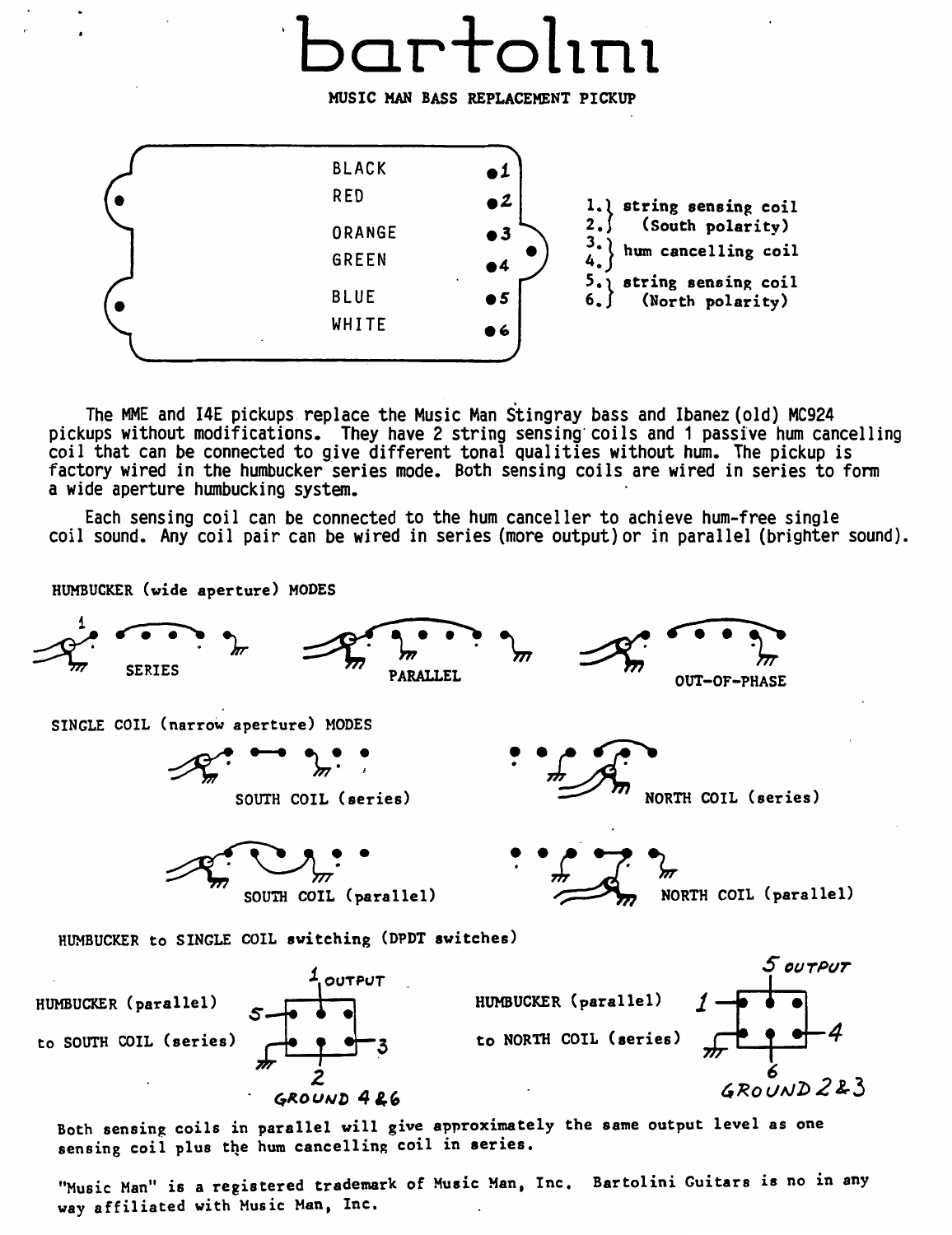HUMBUCKER to SINGLE COIL switching (DPDT switches)

..



Both sensing coils in series will give approximately twice the output level of one sensing coil plus the hum cancelling coil in aeries.

All single coil wirings shown are fully hum cancelled. They sense a very short section of the string giving the highest accuracy and definition to the sound. The humbucker modes sense a very long section of the string giving more emphasis to the lower harmonics and higher output.

All wiring from the pickup to the control cavity of the instrument should be fully shielded. See the accessories section of the price list for multi-conductor cable.

DO NOT TEST COIL RESISTANCE WITH VOLTAGES GREATER THAN 1.5 VOLTS. If in doubt use another voltmeter to test the voltage present at your voltmeter/ohmeter probes. DO NOT OVERHEAT THE PINS OR THE COPPERFOIL SHIELDING. Use a low wattage (25 watts maximum) or thermostatically controlled soldering iron and good grade electronic solder. Apply the least amount of heat for the shortest time necessary to make a good connection.

DO NOT USE ACID FLUXES OR ACID CORE SOLDER.

Damage to the pickup arising from failure to follow these instructions is not covered by our warranty.

Bartolini pickups are designed and manufactured by BARTOLINI GUITARS, P.O. Box 934, Livermore, California 94550 u.s. Pat. Nos. 39837777 and 39837778

SINGLE COIL switching (DPDT switches)

SOUTH COIL (series)

to NORTH COIL (series)



link 1 to 5

$$
S \text{ coil} \longrightarrow N \text{ coil}
$$

*TOGGLE.*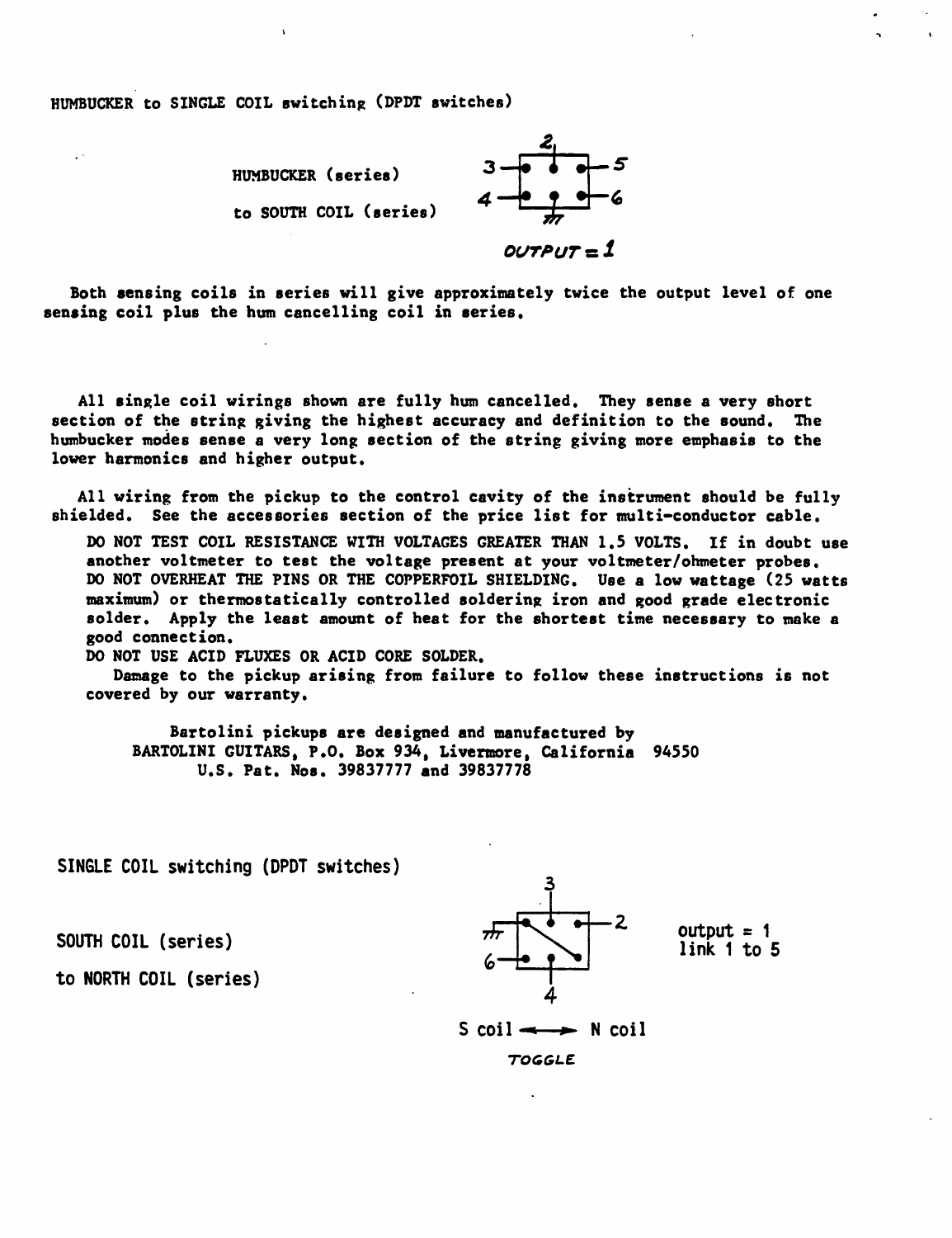